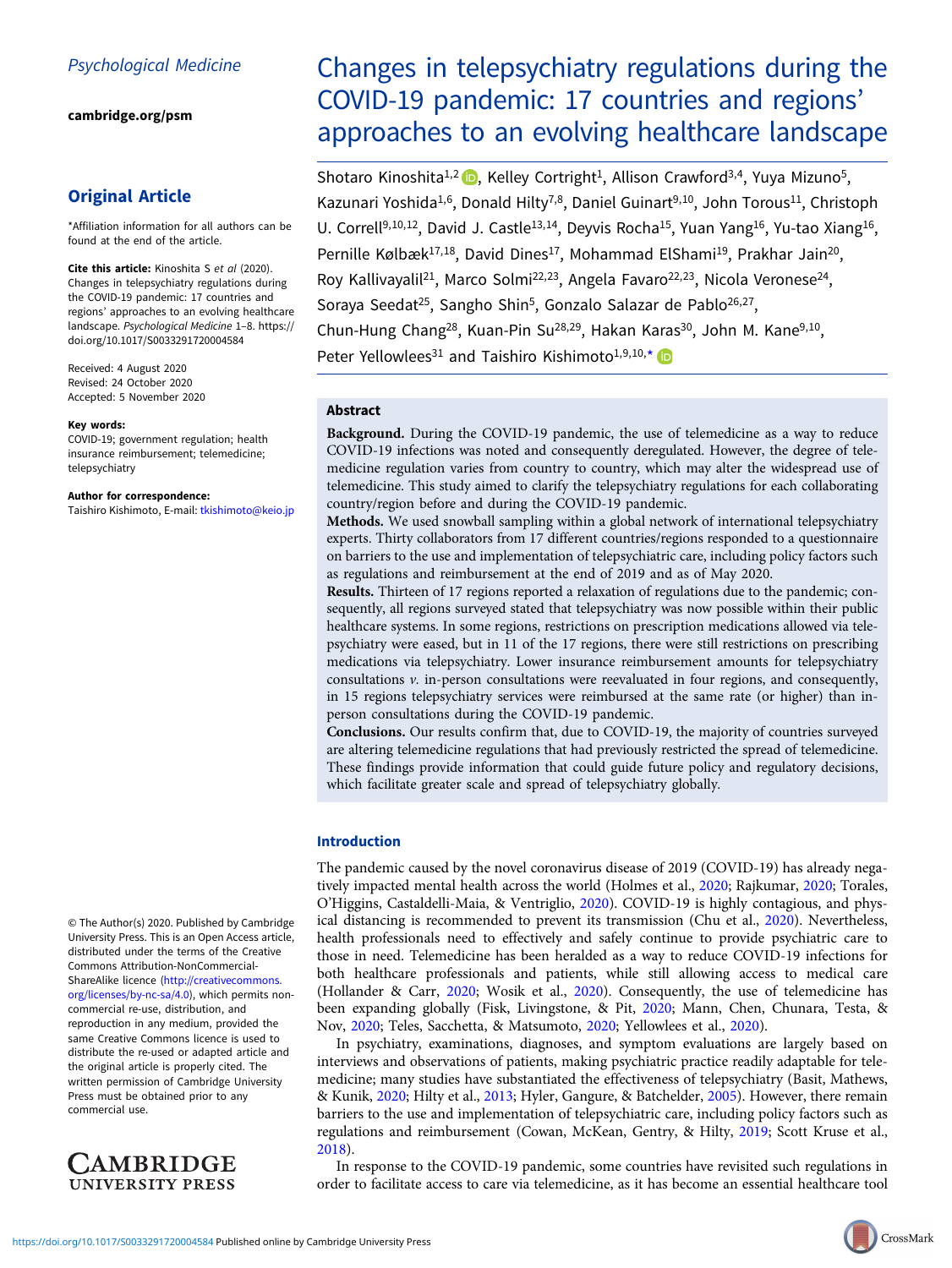in the face of pandemic-related restrictions (Fisk et al., [2020](#page-7-0); Ohannessian, Duong, & Odone, [2020](#page-7-0); Teles et al., [2020](#page-7-0); Wosik et al., [2020\)](#page-7-0). This change is expected to advance telepsychiatry on a global scale. However, comprehensive information on the current regulatory situation in each country is lacking. Collating this information can enrich discussions on how to further adapt, or modify decisions made regarding access to and reimbursement of telemedicine as part of psychiatric care. A comparative approach across countries and contexts could facilitate the development and sharing of best practices. This study, therefore, aimed to investigate and summarize policies and regulations relevant to the practice of telepsychiatry, both before and during the COVID-19 pandemic, from the perspective and understanding of experts across multiple countries/regions.

## Methods

Beginning 7 May 2020, the first author and corresponding author for this study (S.K. and T.K.) used snowball sampling within a network of international telepsychiatry experts to identify the 30 co-authors of this study, across 17 countries/regions [Australia, Brazil, Canada (Ontario), China, Denmark, Egypt, Germany, India, Italy, Japan, South Africa, South Korea, Spain (Madrid), Taiwan, Turkey, UK (England), and USA (New York)]. Each of the respondents completed a questionnaire (see online Supplementary material) specifically designed to assess changes in telepsychiatry regulations related to the onset of the pandemic and the prevalence of telepsychiatry within their respective regions. After consulting with the survey respondents (who are also the co-authors on this study) as to whether they felt there should be additional questions included in the survey, the survey was refined and a second set of survey questions was added on 24 May 2020 (see online Supplementary material). Because the aim of the survey was to collect and summarize information regarding telemedicine policies and regulations, there was a need for critical expert scrutiny of how the survey questions were worded, how the survey results were interpreted and discussed, etc.; therefore, it was decided that the co-authors would also act as the survey respondents.

For the purposes of this study, telepsychiatry is defined as twoway, synchronous video and/or phone calls. The questions addressed the following areas of telepsychiatry practice: (1) general regulations related to telepsychiatry [e.g. presence of national regulations for telepsychiatry (or telemedicine as a whole), and deregulation of, or changes in, telepsychiatry services associated with the COVID-19 pandemic]; (2) practical implementation and prescription regulations for telepsychiatry (e.g. security guidelines, internet speed, prescription regulations including types of medications that can be prescribed via telepsychiatry, and duration of prescriptions); (3) insurance reimbursement for telepsychiatry (e.g. whether telepsychiatry is covered by public insurance, how reimbursement compares with rates for in-person services); and (4) personal impressions regarding telepsychiatry's ease of use. Because clinical interventions and personal information requiring confidentiality were not components of this study, it was not necessary to obtain ethics approval before conducting this study.

Data for each region were provided by the authors responsible for their respective regions. Each author was required to respond regarding the status of regulations for, and dissemination of, telepsychiatry in their region at two time points (retrospectively to the end of 2019 and currently, during May 2020). For regions where regulations varied significantly from area to area, the authors responded based upon the areas with which they were most familiar. In the cases of Canada, Spain, the UK, and the USA, responses represent the areas of Ontario, Madrid, England, and New York, respectively.

## **Results**

All 30 co-authors identified through the snowball sampling process provided responses to the study survey. All 30 participants/ co-authors were either clinical practitioners or researchers in the field of psychiatry, and of this sample, 29 people worked at a university or hospital, and one person worked at a company.

Based on the survey responses we collected, we created tables to display the major changes in telepsychiatry regulations. It should be noted that full details concerning the unique characteristics and exceptions for each region, as well as the full survey questions, cannot be adequately captured within a simplified table format. Further details have been included separately in the online Supplementary eTables.

#### General regulations related to telemedicine

The general regulations for telemedicine in each region surveyed are shown in [Table 1](#page-2-0) and online Supplementary eTable 1.

In 13 of the 17 regions surveyed, the COVID-19 pandemic resulted in the expansion of common telemedicine regulations.

However, 8/13 regions noted that these regulatory changes are only intended to be temporary. Brazil and South Korea, which did not previously recognize telemedicine, began allowing telemedicine during the pandemic.

Among regions that had restrictions on areas where telemedicine could be practiced, Australia and Japan relaxed their restrictions, and 16/17 regions reported there were no restrictions on where telemedicine could be practiced as of May 2020. Taiwan relaxed a portion of their location restrictions, but some restrictions still remain. Additionally, with regard to licensing requirements for doctors using telemedicine, regulations were eased in the USA, but 5/17 regions reported that a specific license was still required to practice telemedicine.

For confirming patient identity, some regions required patients to provide an ID, insurance card, or other means of identification, while some regions did not. Due to the pandemic, Japan, Taiwan, and the USA relaxed patient identification requirements, leading to 9/17 regions reporting that patients could receive telemedicine even without such forms of identification.

Some regions surveyed required the applications and software used in telemedicine to meet certain security standards. A subset of regions relaxed these requirements, but as of May 2020, such software requirements were still in place in Denmark, Germany, Italy, and the USA.

## Practical implementation of and prescription regulations for telepsychiatry

Regulations for the practical implementation of telepsychiatry and providing drug prescriptions as part of telepsychiatry are shown in [Table 2](#page-3-0) and online Supplementary eTable 2.

As a result of the pandemic, six regions relaxed regulations concerning whether telepsychiatry could be used for a patient's first visit. Consequently, apart from Italy, 16/17 regions stated that telepsychiatry could now be used for a patient's first visit.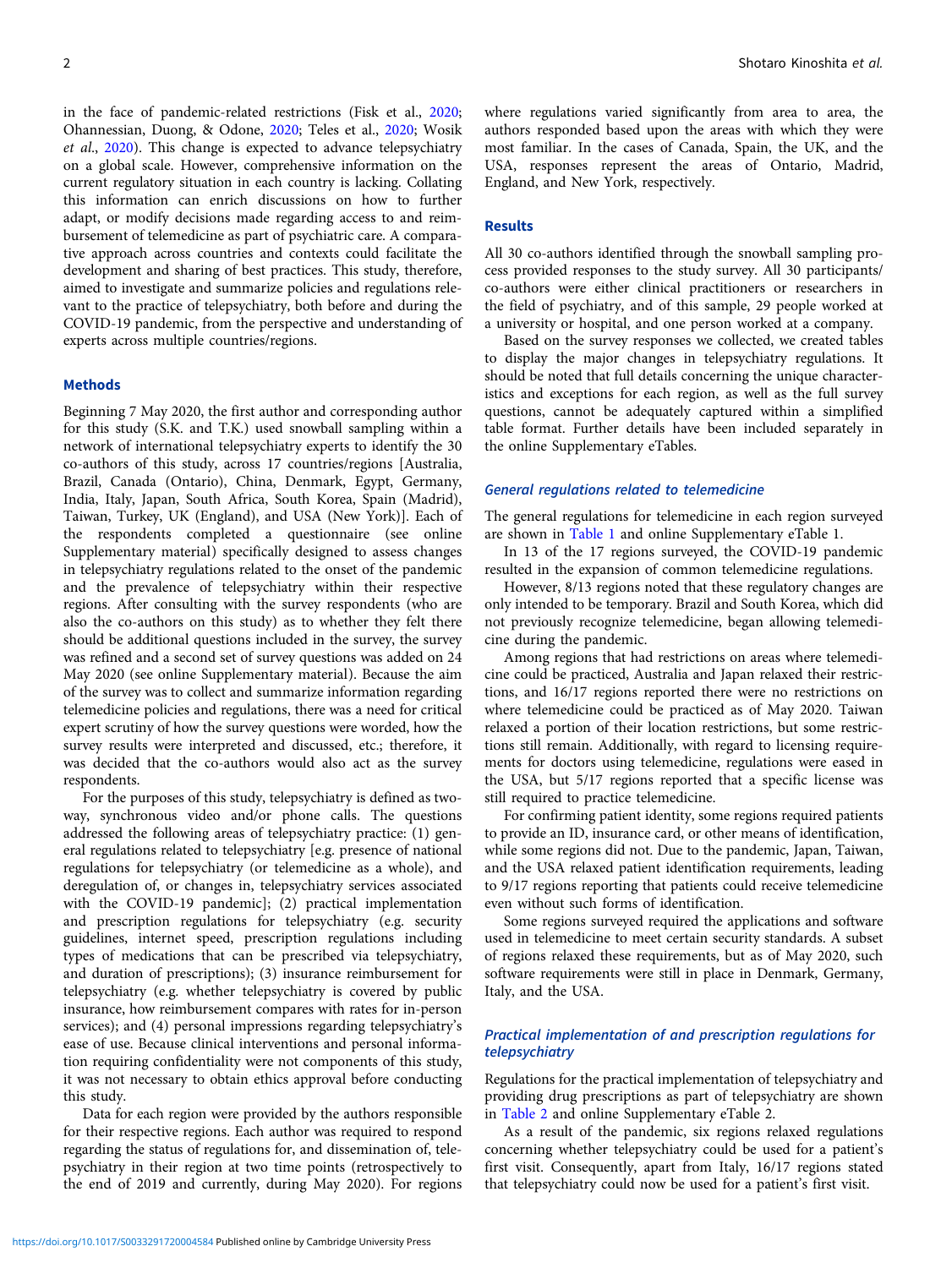<span id="page-2-0"></span>

|  | Table 1. General regulations and deregulations related to telemedicine (summary version) |  |  |  |
|--|------------------------------------------------------------------------------------------|--|--|--|
|  |                                                                                          |  |  |  |

|                          | Deregulation of<br>rules related to<br>COVID-19? | Deregulation<br>temporary or<br>not? |                           | Limitations on areas where<br>telemedicine can be provided? | Qualifications required for doctors<br>who practice telemedicine? |                                         | Is there a defined method of<br>patient identification, such as<br>presenting a personal number or<br>insurance card? |                                         | Restrictions on the applications/<br>software that can be used for<br>telemedicine? |                                         |
|--------------------------|--------------------------------------------------|--------------------------------------|---------------------------|-------------------------------------------------------------|-------------------------------------------------------------------|-----------------------------------------|-----------------------------------------------------------------------------------------------------------------------|-----------------------------------------|-------------------------------------------------------------------------------------|-----------------------------------------|
|                          |                                                  |                                      | Until<br>December<br>2019 | As of May 2020                                              | Until<br>December<br>2019                                         | As of May 2020                          | Until<br>December<br>2019                                                                                             | As of May 2020                          | Until<br>December<br>2019                                                           | As of May 2020                          |
| Australia                | Yes                                              | Undecided                            | Yes                       | No                                                          | No                                                                |                                         | Yes                                                                                                                   |                                         | No                                                                                  |                                         |
| <b>Brazil</b>            | Yes                                              | Temporary                            | N/A <sup>a</sup>          | $\operatorname{\mathsf{No}}$                                | No                                                                |                                         | No                                                                                                                    |                                         | No                                                                                  |                                         |
| Canada<br>(Ontario)      | Yes                                              | Undecided                            | No                        |                                                             | <b>No</b>                                                         |                                         | <b>No</b>                                                                                                             |                                         | Yes                                                                                 | No                                      |
| China                    | Yes                                              | Undecided                            | No                        |                                                             | Yes                                                               |                                         | No                                                                                                                    |                                         | $\operatorname{\mathsf{No}}$                                                        |                                         |
| Denmark                  | Yes                                              | Temporary                            | No                        |                                                             | No                                                                |                                         | Yes                                                                                                                   |                                         | Yes                                                                                 | Yes<br>(restrictions<br>slightly eased) |
| Egypt                    | None                                             | Not specified                        | No                        |                                                             | Yes                                                               |                                         | No                                                                                                                    |                                         | No                                                                                  |                                         |
| Germany                  | Yes                                              | Temporary                            | No                        |                                                             | No                                                                |                                         | No                                                                                                                    |                                         | Yes                                                                                 |                                         |
| India                    | Yes                                              | Undecided                            | No                        |                                                             | Yes                                                               |                                         | No                                                                                                                    |                                         | No                                                                                  |                                         |
| Italy                    | Yes                                              | Temporary                            | No                        |                                                             | No                                                                |                                         | Yes (first visit<br>only)                                                                                             |                                         | Yes                                                                                 |                                         |
| Japan                    | Yes                                              | Temporary                            | Yes                       | No                                                          | No (planned<br>to start April<br>2020)                            | No<br>(temporarily)                     | Yes                                                                                                                   | Yes<br>(restrictions<br>slightly eased) | <b>No</b>                                                                           |                                         |
| South<br>Africa          | Yes                                              | Temporary                            | No                        |                                                             | Yes                                                               |                                         | No                                                                                                                    |                                         | No                                                                                  |                                         |
| South<br>Korea           | Yes                                              | Temporary                            | $N/A^b$                   | No                                                          | $N/A^b$                                                           | <b>No</b>                               | $N/A^b$                                                                                                               | Yes                                     | $N/A^b$                                                                             | No                                      |
| Spain<br>(Madrid)        | None                                             | Not specified                        | No                        |                                                             | No                                                                |                                         | No                                                                                                                    |                                         | No                                                                                  |                                         |
| Taiwan                   | Yes                                              | Temporary                            | Yes                       | Yes<br>(restrictions<br>slightly eased)                     | Yes                                                               | Yes<br>(restrictions<br>slightly eased) | Yes                                                                                                                   | Yes<br>(restrictions<br>slightly eased) | No                                                                                  |                                         |
| Turkey                   | None                                             | Not specified                        | No                        |                                                             | No                                                                |                                         | No                                                                                                                    | Yes                                     | No                                                                                  |                                         |
| UK<br>(England)          | None                                             | Not specified                        | No                        |                                                             | No                                                                |                                         | Yes                                                                                                                   |                                         | No                                                                                  |                                         |
| <b>USA</b><br>(New York) | Yes                                              | Undecided                            | No                        |                                                             | Yes                                                               | No                                      | Yes                                                                                                                   | No (registered<br>patients<br>exempt)   | Yes                                                                                 | Yes<br>(restrictions<br>slightly eased) |

N/A, not applicable.<br><sup>a</sup>Telemedicine available only under certain conditions such as a second opinion.<br><sup>b</sup>Telemedicine not established for general patient care.

 $\omega$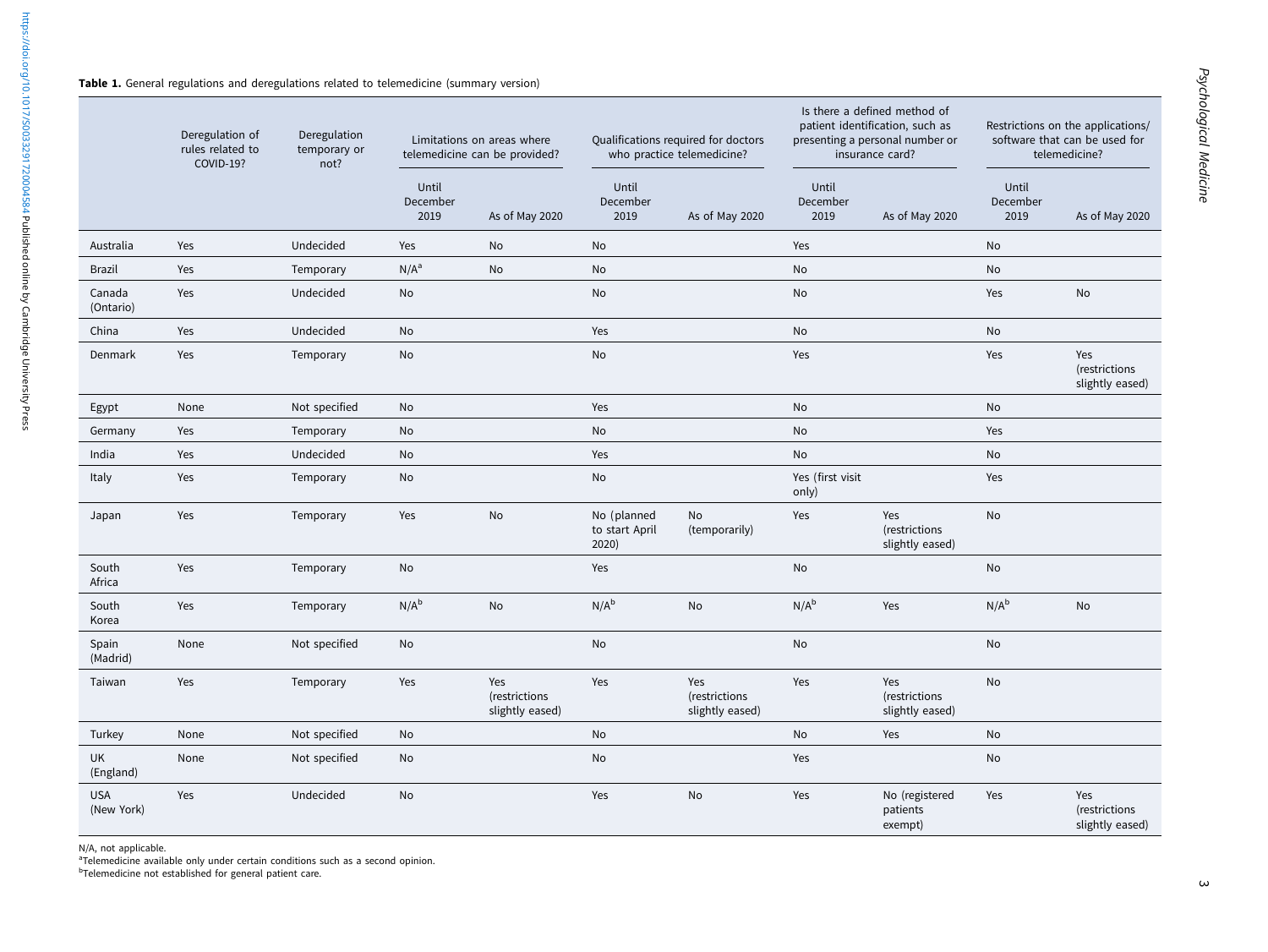<span id="page-3-0"></span>

| Table 2. Practical implementation and prescription regulations for telepsychiatry (summary version) |  |  |
|-----------------------------------------------------------------------------------------------------|--|--|

|                          | Telepsychiatry care available at first<br>visit? |                                      | Conditions for patient eligibility? |                                      | Prescriptions possible via<br>telepsychiatry? |                                      | Restrictions on types of<br>medications that can be<br>prescribed? |                                      | Possible to receive<br>prescriptions outside<br>pharmacy? |                      |
|--------------------------|--------------------------------------------------|--------------------------------------|-------------------------------------|--------------------------------------|-----------------------------------------------|--------------------------------------|--------------------------------------------------------------------|--------------------------------------|-----------------------------------------------------------|----------------------|
|                          | Until<br>December<br>2019                        | As of May 2020                       | Until<br>December<br>2019           | As of May 2020                       | Until December<br>2019                        | As of May 2020                       | Until<br>December<br>2019                                          | As of May 2020                       | Until<br>December<br>2019                                 | As of<br>May<br>2020 |
| Australia                | Yes                                              |                                      | Yes                                 | No                                   | Yes                                           |                                      | No                                                                 |                                      | No                                                        |                      |
| <b>Brazil</b>            | N/A <sup>a</sup>                                 | Yes                                  | N/A <sup>a</sup>                    | No                                   | $N/A^a$                                       | Yes                                  | $N/A^a$                                                            | Yes                                  | $N/A^a$                                                   | No                   |
| Canada<br>(Ontario)      | Yes                                              |                                      | No                                  |                                      | Yes                                           |                                      | Yes                                                                |                                      | No                                                        |                      |
| China                    | No                                               | Yes                                  | No                                  |                                      | Yes                                           |                                      | Yes                                                                |                                      | Yes                                                       |                      |
| Denmark                  | No                                               | Yes                                  | No                                  |                                      | Yes                                           |                                      | Yes                                                                | Yes (restrictions<br>slightly eased) | Yes                                                       |                      |
| Egypt                    | Yes                                              |                                      | No                                  |                                      | Yes                                           |                                      | Yes                                                                |                                      | No                                                        |                      |
| Germany                  | No                                               | Yes                                  | No                                  |                                      | Yes (repeat<br>visits only)                   | Yes                                  | Yes                                                                | Yes (restrictions<br>slightly eased) | No                                                        |                      |
| India                    | Yes                                              |                                      | Yes                                 |                                      | Yes                                           |                                      | Yes (not<br>clearly<br>defined)                                    | Yes (clearly<br>defined)             | No                                                        | Yes                  |
| Italy                    | No                                               |                                      | Yes                                 |                                      | Yes                                           |                                      | Yes                                                                |                                      | Yes                                                       |                      |
| Japan                    | No                                               | Yes                                  | Yes                                 | No                                   | Yes (repeat visits<br>only)                   | Yes                                  | Yes                                                                | Yes (restrictions<br>slightly eased) | No                                                        | Yes                  |
| South Africa             | No                                               | Yes                                  | No                                  |                                      | Yes (repeat visits<br>only)                   | Yes                                  | No                                                                 |                                      | No                                                        |                      |
| South Korea              | $N/A^b$                                          | Yes                                  | $N/A^b$                             | No                                   | $N/A^b$                                       | Yes                                  | $N/A^b$                                                            | No                                   | $N/A^b$                                                   | Yes                  |
| Spain<br>(Madrid)        | Yes                                              |                                      | $\operatorname{\mathsf{No}}$        |                                      | Yes                                           |                                      | No                                                                 |                                      | No                                                        |                      |
| Taiwan                   | Yes<br>(conditions<br>apply)                     | Yes (restrictions<br>slightly eased) | Yes                                 | Yes (restrictions<br>slightly eased) | Yes (designated<br>hospitals only)            | Yes (restrictions<br>slightly eased) | Yes                                                                | No                                   | Yes                                                       |                      |
| Turkey                   | Yes                                              |                                      | No                                  |                                      | Yes                                           |                                      | Yes                                                                |                                      | No                                                        |                      |
| UK<br>(England)          | Yes                                              |                                      | No                                  |                                      | Yes                                           |                                      | No                                                                 |                                      | Yes                                                       |                      |
| <b>USA</b><br>(New York) | <b>No</b>                                        | Yes                                  | No                                  |                                      | Yes (repeat visits<br>only)                   | Yes                                  | Yes                                                                | Yes (restrictions<br>slightly eased) | No                                                        |                      |

N/A, not applicable.

<sup>a</sup>Telemedicine available only under certain conditions such as a second opinion.<br><sup>b</sup>Telemedicine not established for general patient care.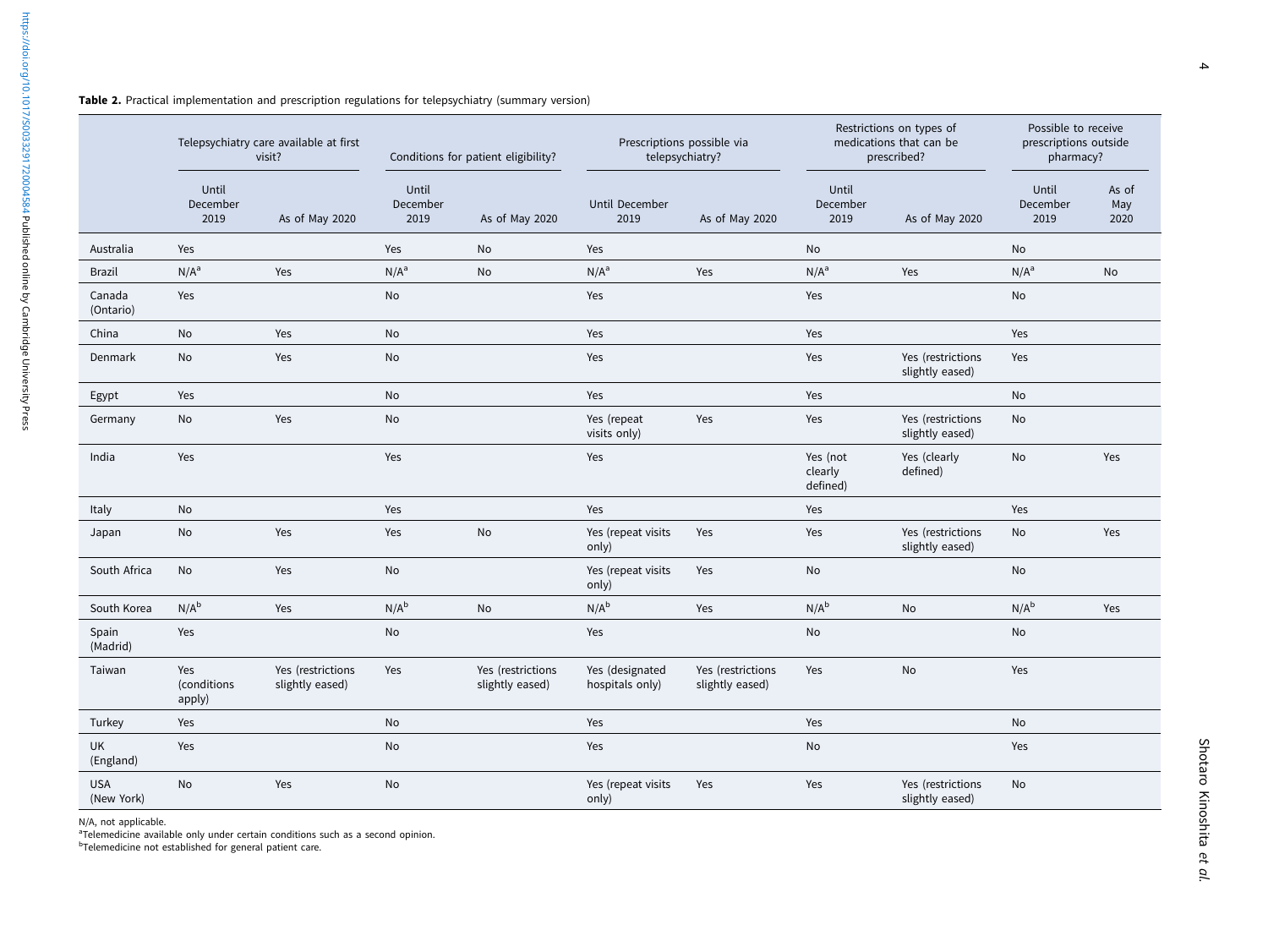| Table 3. Insurance reimbursement for telepsychiatry (summary version) |  |  |
|-----------------------------------------------------------------------|--|--|
|-----------------------------------------------------------------------|--|--|

|                          | Is telepsychiatry covered by public<br>health insurance? |                           |                           | Limitations on diseases, regions, etc.<br>that are covered by public health<br>insurance for telepsychiatry? | Is the price for telepsychiatry care equal to or<br>more than that of in-person care? |                                                                  |  |
|--------------------------|----------------------------------------------------------|---------------------------|---------------------------|--------------------------------------------------------------------------------------------------------------|---------------------------------------------------------------------------------------|------------------------------------------------------------------|--|
|                          | <b>Until December</b><br>2019                            | As of May 2020            | Until<br>December<br>2019 | As of May 2020                                                                                               | Until<br>December<br>2019                                                             | As of May 2020                                                   |  |
| Australia                | Yes                                                      |                           | Yes                       | <b>No</b>                                                                                                    | Yes                                                                                   |                                                                  |  |
| <b>Brazil</b>            | Yes                                                      |                           | No                        |                                                                                                              | Yes                                                                                   |                                                                  |  |
| Canada<br>(Ontario)      | Yes                                                      |                           | No                        |                                                                                                              | Yes                                                                                   |                                                                  |  |
| China                    | Yes (only some regions)                                  |                           | <b>No</b>                 |                                                                                                              | Prices vary by region                                                                 |                                                                  |  |
| Denmark                  | Yes                                                      |                           | No                        |                                                                                                              | <b>No</b>                                                                             | Yes (conditions apply)                                           |  |
| Egypt                    | Yes                                                      |                           | No                        |                                                                                                              | Yes                                                                                   |                                                                  |  |
| Germany                  | Yes                                                      |                           | Yes                       | <b>No</b>                                                                                                    | No                                                                                    | Yes                                                              |  |
| India                    | No                                                       | Yes (conditions<br>apply) | No                        | Yes (conditions<br>apply)                                                                                    | Yes                                                                                   |                                                                  |  |
| Italy                    | Yes                                                      |                           | Yes                       |                                                                                                              | Yes                                                                                   |                                                                  |  |
| Japan                    | Yes                                                      |                           | Yes                       | <b>No</b>                                                                                                    | <b>No</b>                                                                             | No (price difference<br>lessened with easing of<br>restrictions) |  |
| South Africa             | Yes                                                      |                           | Yes                       | Yes (restrictions<br>slightly eased)                                                                         | Yes                                                                                   |                                                                  |  |
| South Korea              | $N/A^a$                                                  | Yes                       | N/A <sup>a</sup>          | <b>No</b>                                                                                                    | N/A <sup>a</sup>                                                                      | Yes                                                              |  |
| Spain<br>(Madrid)        | Yes (conditions<br>apply)                                | Yes                       | Yes                       | <b>No</b>                                                                                                    | Yes                                                                                   |                                                                  |  |
| Taiwan                   | Yes                                                      |                           | No                        |                                                                                                              | Yes                                                                                   |                                                                  |  |
| Turkey                   | Yes                                                      |                           | <b>No</b>                 |                                                                                                              | Yes                                                                                   |                                                                  |  |
| UK (England)             | Yes                                                      |                           | <b>No</b>                 |                                                                                                              | Yes                                                                                   |                                                                  |  |
| <b>USA</b><br>(New York) | Yes (conditions<br>apply)                                | Yes                       | Yes                       | No                                                                                                           | Yes                                                                                   |                                                                  |  |

N/A, not applicable.

<sup>a</sup>Telemedicine not established for general patient care.

Regarding patients' eligibility to receive telepsychiatry treatment, until the end of 2019, patients in Australia had to be referred by a general practitioner; in Japan, a prior treatment plan have been developed; and in Taiwan, certain conditions had to be met. During the pandemic, each of those regions relaxed their restrictions for eligible patients, and ultimately 14/ 17 regions stated they no longer have conditions for patient eligibility for telepsychiatry.

Regarding drug prescriptions conducted via telepsychiatry, prescriptions are generally possible in all regions surveyed, but due to the pandemic, Germany, Japan, South Africa, and the USA began to allow prescriptions from patients' first visits as well.

Regarding types of drugs that can be prescribed via telepsychiatry, there are many restrictions on medications such as sleep aids and antipsychotics, but Australia, South Africa, Spain, and the UK had the same prescribing rules as for in-person care at the end of 2019, prior to the pandemic. In regions that had additional restrictions for remote prescribing, they were eased in part due to the pandemic, but in 11/17 regions, telepsychiatry prescriptions were still more restricted when compared with prescription allowances for in-person visits. Specifically, there are still some restrictions on opioids, methadone,

benzodiazepines, narcotics, psychotropics, and anticancer drugs depending on region.

Some regions only allow prescriptions to be obtained at pharmacies, but some regions also allow prescriptions to be shipped to patient homes. Under pandemic conditions, India and Japan have begun to allow pharmacies to mail medications directly to patients' homes. Taiwan is allowing patients' family members or other representatives to obtain medication at hospitals. In total, 8/17 regions reported that prescriptions could be obtained at locations other than pharmacies during the pandemic.

#### Insurance reimbursement for telepsychiatry

Information on public insurance reimbursement for telepsychiatry practices is shown in Table 3 and online Supplementary eTable 3.

At the end of 2019, India, South Korea, and Spain did not provide insurance reimbursement for telepsychiatry practices. However, due to the pandemic, all regions surveyed reported that insurance reimbursement is now allowed for telemedicine, although conditions for reimbursement differed slightly between regions.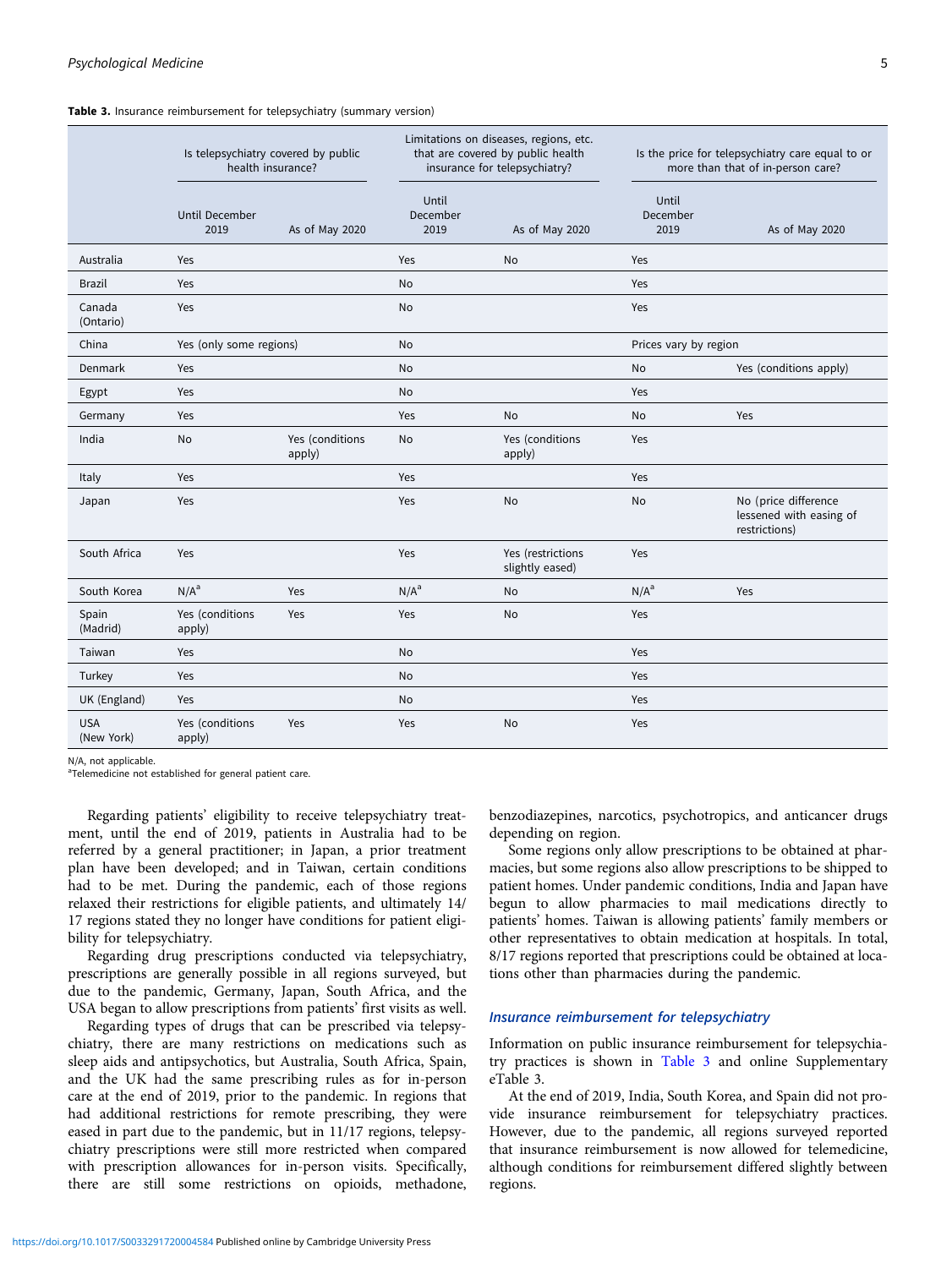Until the end of 2019, Italy and Japan placed restrictions on which diseases were eligible for insurance reimbursement. During the pandemic, Japan has relaxed restrictions for reimbursement eligibility.

When comparing insurance reimbursement for in-person and telepsychiatry services, Denmark, Germany, and South Korea had lower reimbursement rates for telepsychiatry services, or did not reimburse at all, at the end of 2019. However, regulatory changes in these regions during the pandemic now allow for comparable insurance reimbursement for both in-person and telepsychiatry consultations. Japan increased telepsychiatry reimbursement compared to previous rates, but reimbursement remained lower than for in-person care.

## Personal impressions regarding telepsychiatry's ease of use

Accounts regarding how telemedicine is being utilized in each region, reasons why telemedicine has not gained more acceptance/use, and how easy telemedicine is to use are included in online Supplementary eTable 4. In most regions surveyed, respondents reported telemedicine being easier to use during the pandemic. The majority of respondents noted that one main reason for the increased use of telepsychiatry during the pandemic was to reduce the risk of infection, but some respondents also said that regulation easement allowing for increased insurance reimbursement, etc., was a factor in telepsychiatry's spread. However, 9/17 regions responded that there are still barriers to implementing telemedicine when compared to in-person care.

## **Discussion**

This study investigated general regulations and insurance reimbursement rules surrounding telepsychiatry in 17 different regions across all inhabited continents from the perspective and understanding of the survey respondents. There have already been several studies reporting changes in telemedicine regulations and reimbursement during the COVID-19 pandemic (Fisk et al., [2020;](#page-7-0) Shachar, Engel, & Elwyn, [2020;](#page-7-0) Teles et al., [2020;](#page-7-0) Wosik et al., [2020\)](#page-7-0), but this is the first study to comprehensively investigate conditions across such a wide range of locations. Much of the information included here will have an effect on regulation changes and medical policy decisions made when the predicted second wave of COVID-19 occurs, or for when another new pandemic emerges. Differences in the extent of pre-existing regulations were observed across regions, but the results confirmed that in the majority of regions surveyed, the COVID-19 pandemic acted as a catalyst for the easing of telemedicine regulations and expansion of insurance reimbursement. This is likely a watershed moment not only for telepsychiatry, but telemedicine as a whole.

### Main findings

Based on the information gathered from the 17 countries/regions surveyed, it appears that changes to general regulations and insurance reimbursement policies brought about by the pandemic have had the greatest impact on reducing obstacles to the expansion, facilitation, acceptance, reimbursement, and implementation of telemedicine. For example, in several regions that already allowed telemedicine, only patients in remote areas or areas with a lack of medical services were previously eligible; however, those rules were relaxed. Telemedicine licensing requirements for doctors, which had so far been a major obstacle in the growth of

telemedicine use in all medical fields, including psychiatry (Cowan et al., [2019](#page-7-0); Rogove, Amoateng, Binner, Demaerschalk, & Sanders, [2015](#page-7-0); Scott Kruse et al., [2018;](#page-7-0) Shachar et al., [2020](#page-7-0)), were also relaxed in several regions. Additionally, many regions surveyed reported that, during the pandemic, insurance reimbursement was expanded for telemedicine services; unequal or low reimbursement has also previously been an obstacle for telemedicine expansion within all medical fields (Cowan et al., [2019;](#page-7-0) Mehrotra et al., [2017](#page-7-0); Scott Kruse et al., [2018;](#page-7-0) Weinstein et al., [2014\)](#page-7-0). The potential for telemedicine expansion across all medical fields is particularly dependent on regulations concerning licensing and reimbursement, etc. It is hoped that these deregulations will continue, or even improve, moving forward.

## Challenges for the further growth of telepsychiatry

The increased ease of use of telepsychiatry afforded by pandemic-related regulation changes has better equipped healthcare professionals for handling the current and future waves of COVID-19 and its aftermath, as well as future pandemics. However, 8/17 regions' regulatory changes were reported as temporary. Therefore, it is unclear how much this rapid expansion of telepsychiatry will be sustained and integrated within each region's healthcare system (Shachar et al., [2020\)](#page-7-0). It is also important to observe the ways in which changes in regulations have allowed telemedicine expansion, and to revisit the content and stringency of those regulations for the future. Additionally, looking at the respondents' personal impressions, several respondents report that, although there are no longer large differences in regulations and reimbursement between telemedicine and in-person services, they are not observing an increase in telemedicine use in their area. Reasons for this lack of expansion may include patients' or healthcare professionals' inadequate proficiency with telemedicine technology, their psychological resistance to new methods, cultural preference and background (e.g. a cultural background such as importance for meeting with doctors in-person), availability of information and communications technology (ICT), or patients' and providers' ICT literacy (Cowan et al., [2019;](#page-7-0) Scott Kruse et al., [2018](#page-7-0); Torous, Myrick, Rauseo-Ricupero, & Firth, [2020](#page-7-0); Yellowlees et al., [2020\)](#page-7-0). Since cultural background and patients' and healthcare professionals' preferences often dictate how medicine is practiced, these factors most likely have a large impact on whether there is demand for telemedicine, and whether a region relaxes regulations for telemedicine. Further research is warranted to characterize the reasons for a given region's lack of expansion of telepsychiatry, and strategies by which this can be addressed. For example, large pragmatic trials comparing effectiveness outcomes (emergency room visits, hospitalizations, suicide rates, etc.) across regions with liberal or more restricted use of telepsychiatry would provide critically important evidence upon which policy changes and clinical guidelines could be based.

## Potential issues with the rapid expansion of telepsychiatry and its extended use

Attention should be paid to issues that may arise with expanded use of telepsychiatry. For example, it is possible that a rapid expansion of telemedicine may hinder access to care for patients who are not technologically literate, and/or are unable to afford the necessary technology. Because of this, it is important to ensure that digital healthcare remains equitable in its distribution as telemedicine grows (Beaunoyer, Dupéré, & Guitton, [2020;](#page-7-0) Crawford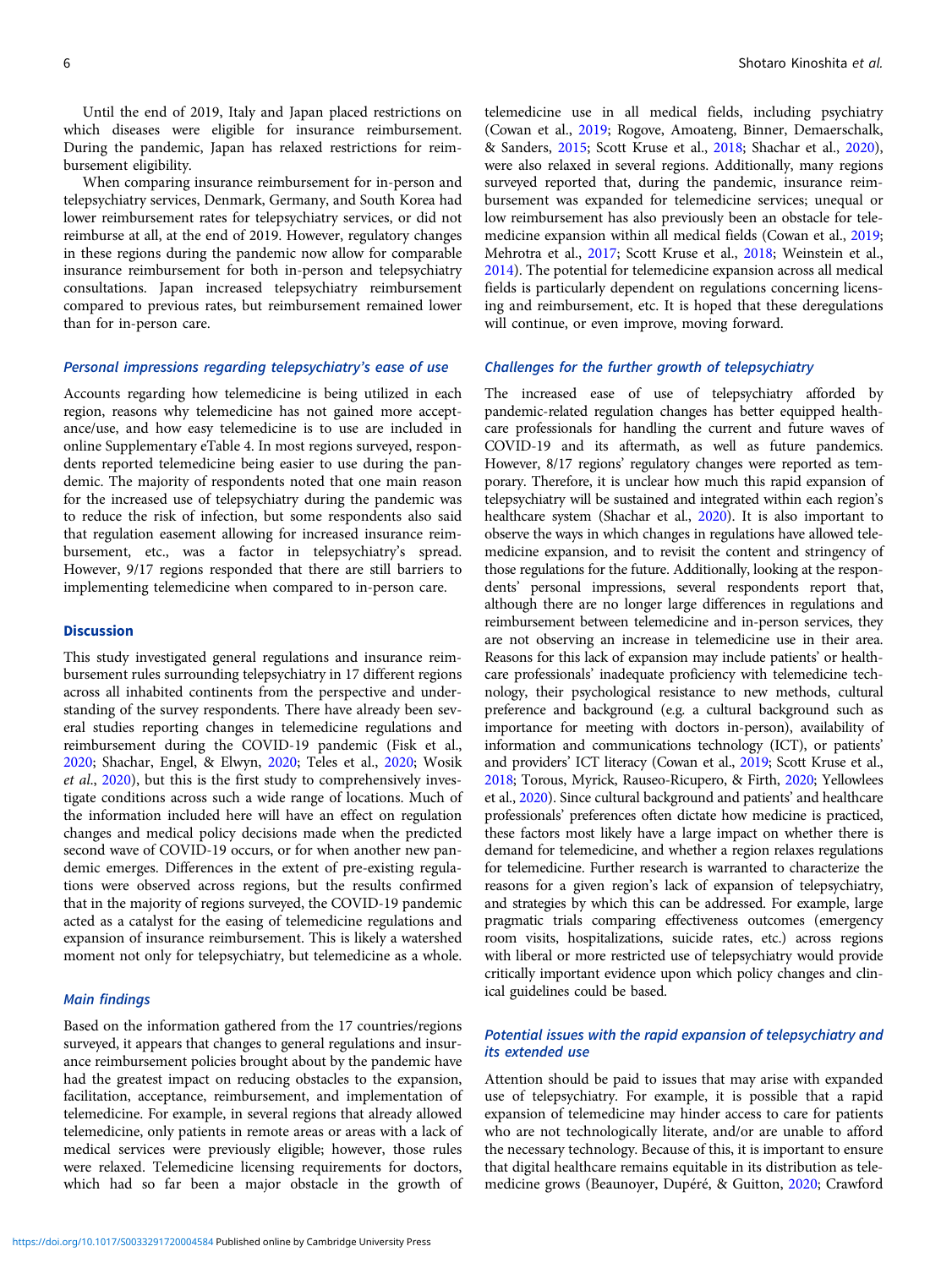& Serhal, [2020;](#page-7-0) Torous et al., [2020\)](#page-7-0). Additionally, it is important to be aware of the disadvantages of using telemedicine for extended periods. For example, there have been multiple reports stating that when telepsychiatry is used appropriately, it can be useful in maintaining or even improving medication adherence (Basit et al., [2020;](#page-7-0) Schulze et al., [2019](#page-7-0)). However, there are also several reports that when telemedicine is used for long periods (several months to more than a year), patient adherence may decrease (Basit et al., [2020;](#page-7-0) Krzystanek, Krysta, & Skałacka, [2017;](#page-7-0) Spaniel et al., [2015](#page-7-0)). Furthermore, in cases such as the current pandemic, where healthcare professionals who are not acclimated to telemedicine must utilize it in a less-than-organized manner, telemedicine may not be practiced effectively. Therefore, there is a need for further research into the feasibility of telemedicine for long-term care, and it is important to establish guidelines for combining telemedicine with in-person visits to an appropriate degree, so that patients are not negatively affected.

Regardless, with the possibility of future pandemics, it is important that as deregulations progress, healthcare professionals become educated about their region's rules regarding telemedicine and gain proficiency in its use. Moreover, as telepsychiatry becomes more widely used, it is likely that the positive and negative aspects of telepsychiatry will become apparent based on clinical data and outcomes, so it is vital that as those aspects are determined, regulations are adjusted to reflect those findings.

## Limitations

Our study had several limitations. First, we were not able to collect representative accounts from all the world's countries/regions. Additionally, in cases where regulations varied widely within the same region, we were only able to collect accounts for a subset of areas, which may not represent the region's practices overall. Second, although a number of factors likely affected each country's deregulation practices (such as how strict regulations were to begin with at the end of 2019, what circumstances led to those regulations, what the current political conditions were, how severely the country was impacted by COVID-19, etc.), this study did not address these aspects. Third, this study attempted to present fragmented information regarding changes to laws and guidelines, governmental policies, how insurance reimbursement is handled, etc., in a unified manner, and most of this information would be difficult for someone outside any of the respective regions to validate. Currently, in most regions, there are no publicly available official documents concerning telemedicine regulation changes that provide a clear summary of or basis for those changes, so it is not possible to provide a list of references for this information beyond what the co-authors are able to contribute from their own knowledge base. Additionally, healthcare systems vary by region, and 'regulations' can encompass many legal aspects of those systems, such as national laws, guidelines, and insurance reimbursement rules (especially instances where there are differences between insurance payers). Therefore, a fourth limitation of this study is the fact that a single questionnaire cannot capture the intricacies of all surveyed regions' differing regulatory environments. Finally, this study focused on changes in the regulations and use of telepsychiatry before and during the COVID-19 pandemic, but we did not assess the outcomes of these regulatory changes. The clinical and economic impact of an increased use of telepsychiatry should be the subject of additional research in order to provide an evidence base for its general or targeted, and global or regional, expansion.

#### **Conclusions**

The regulations for telepsychiatry differ around the world, but, in response to the COVID-19 pandemic, many areas have relaxed these restrictions, and it has become possible to provide telemedicine services at almost the same level of care as in-person treatments. Additionally, many regions have expanded definitions for reimbursement eligibility. The potential for telemedicine expansion across all medical fields is dependent on regulations concerning licensing, reimbursement, etc., and ideally, access to telemedicine will continue to improve in accordance with each region's needs from here on.

In this study, we have demonstrated the different ways in which each region's telemedicine restrictions have changed due to the pandemic, as well as which regulations and reimbursement restrictions remain strong, and which have been relaxed. To what degree expanded access and reimbursement of telemedicine will outlive the COVID-19 pandemic, and what the effects of a return to more stringent regulations and restricted use could be remains to be seen. Although the magnitude of effect between regulation changes and the expansion of telemedicine needs to be documented over time, it is important that each region continues to establish rules that allow the provision of telepsychiatry services to those in need.

Supplementary material. The supplementary material for this article can be found at <https://doi.org/10.1017/S0033291720004584>

Financial support. This research received no specific grant from any funding agency, commercial, or not-for-profit sectors.

Conflict of interest. Christoph U. Correll has been a consultant and/or advisor to, or has received honoraria from: Alkermes, Allergan, Angelini, Boehringer-Ingelheim, Gedeon Richter, Gerson Lehrman Group, Indivior, IntraCellular Therapies, Janssen/J&J, LB Pharma, Lundbeck, MedAvante-ProPhase, Medscape, Merck, Neurocrine, Noven, Otsuka, Pfizer, Recordati, Rovi, Servier, Sumitomo Dainippon, Sunovion, Supernus, Takeda, and Teva. He provided expert testimony for Janssen and Otsuka. He served on a Data Safety Monitoring Board for Lundbeck, Rovi, Supernus, and Teva. He has received grant support from Janssen and Takeda. He is also a stock option holder of LB Pharma. David Dines reported receiving financial support from Lundbeck. Mohammad ElShami works in a Shezlong telepsychiatry company as a medical director, and is a co-founder of the company. Daniel Guinart has been a consultant for and/or has received speaker honoraria from Otsuka America and Janssen Pharmaceuticals. Hakan Karas is a co-founder of a Steto telemedicine company. Yuya Mizuno reported receipt of grants/fellowships, manuscript fees, and consultant fees from Japan Society for the Promotion of Science, Astellas Foundation for Research on Metabolic Disorders, Japanese Society of Clinical Neuropsychopharmacology, Mochida Memorial Foundation for Medical and Pharmaceutical Research, Sumitomo Dainippon Pharma, Signant Health, and WCG MedAvante-ProPhase. Gonzalo Salazar de Pablo reported receiving financial support from the Alicia Koplowitz Foundation. John Torous reported receiving research support from Otsuka Pharmaceutical. Kazunari Yoshida reported receiving manuscript fees from Sumitomo Dainippon Pharma, fellowship grants from the Japan Research Foundation for Clinical Pharmacology and Azrieli Adult Neurodevelopmental Centre Postdoctoral Fellowship at CAMH, and consultant fees from Signant Health and VeraSci. Taishiro Kishimoto reported receiving consultant fees from Dainippon Sumitomo, Novartis, and Otsuka, and speaker's honoraria from Eli Lilly, Dainippon Sumitomo, Janssen, Lundbeck, Novartis, Otsuka, and Pfizer. He has received grant support from Dainippon-Sumitomo and Otsuka. The rest of the authors report no financial interests or potential conflicts of interest.

Author affiliations. <sup>1</sup>Department of Neuropsychiatry, Keio University School of Medicine, Tokyo, Japan; <sup>2</sup>Graduate School of Medicine, International University of Health and Welfare, Tokyo, Japan; <sup>3</sup>Virtual Mental Health and Outreach, Centre for Addiction and Mental Health, Toronto, ON, Canada;